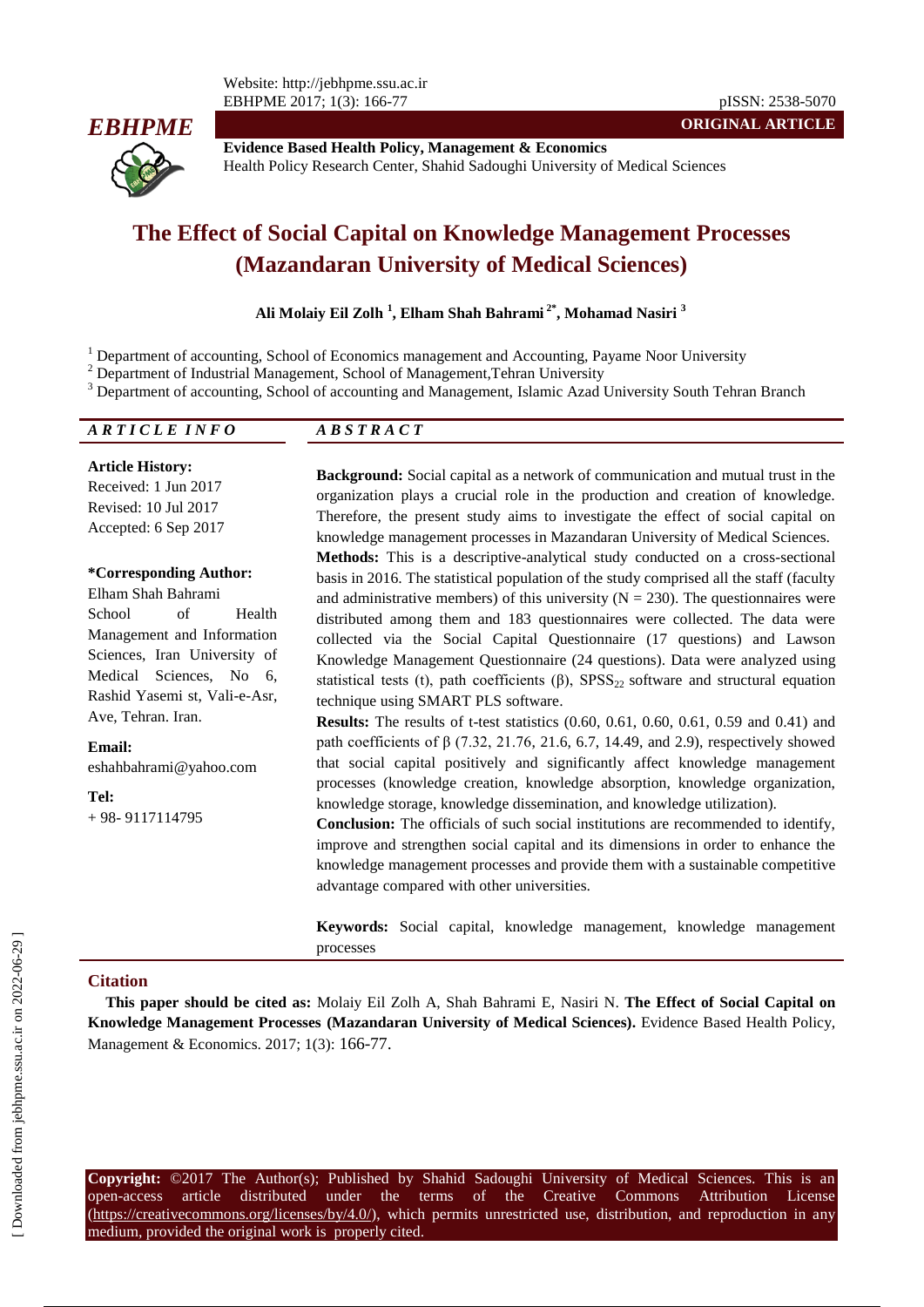### **Introduction**

 $N_{\text{employees, as the most important capitals of}}$ employees, as the most important capitals of an organization, lead the organization to a sustainable competitive advantage with respect to the creativity and innovation power, creation of new organizational processes, modern technologies and the development of new products and services. Innovative efforts in the organization are the result of targeted investment in the learning process and the promotion of knowledge management. Information and communication technology, in general, and the human society, in particular, have put different organizations in a position of seeking new tools and solutions tailored to the prevailing conditions in order to survive. The organizations used to acquire information, but today, they are faced with a large amount of information and knowledge, which usually require adopting brain ware software, and hardware equipment to correctly classify, diagnose and exploit them. Perhaps this is why knowledge management has found a special place in the literature, and made experts to develop techniques and the related strategies (1). Peter Drucker, a well-known thinker in management science said we are entering a knowledge society in which economic resources, natural resources, more workforce, etc. are not the main sources, but the main economic source will be the knowledge, which is one of the most important components of intangible capitals. Most of the capitals of organizations were evident in the past, whereas, today, most of the capitals are intangible (2). Competitive organizations nowadays are due to the effective management of knowledge and other intangible capitals, such as their intellectual and social capital. Knowledge management is a process that helps organizations find, select, organize, and publish critical information that is essential for activities such as problem solving, dynamic learning, strategic planning, and decision making (3). Several experts have defined knowledge management, which will be addressed below. From the perspective of Newman, knowledge management is a collection of processes that dominate knowledge creation,

dissemination and utilization. Bertolt considered knowledge management as the management of the organization towards continuous modernization of organizational knowledge, such as creating organizational support structures, organizational members facilities, embedding technology tools with an emphasis on teamwork and knowledge dissemination, he also considers knowledge management as an audit of intellectual property highlighting unique resources, the main tasks and potential bottlenecks. Wing held that knowledge management includes activities that focus on organizational knowledge acquired from personal experiences and that of others and the wise use of knowledge to carry out missions of the organization (4). Knowledge management has six processes, namely, knowledge creation, knowledge absorption, knowledge organization, knowledge storage, dissemination and application of knowledge (5).

In addition, social capital is a new concept that plays a much more important role than physical and human capital in organizations and societies. Today, in sociology and economy, and recently in management and organization, the concept of social capital has been widely employed. The concept of social capital refers to links, and connections among members of a network as a valuable resource, and by creating norms and mutual trust, it serves to realize the goals of the members. In the absence of social capital, other capitals lose their effectiveness, and the paths through cultural and economic development will get uneven and difficult to navigate. Social capital, whether at the level of macro management or at the level of management of organizations and enterprises, can create new knowledge of economic and social systems and assists managers to better manage the system (6).

Social capital has three structural, relational and cognitive dimensions. The structural dimension of social capital represents the general communication network of the overall configuration and interpersonal links between individuals. From the perspective of Nahapit and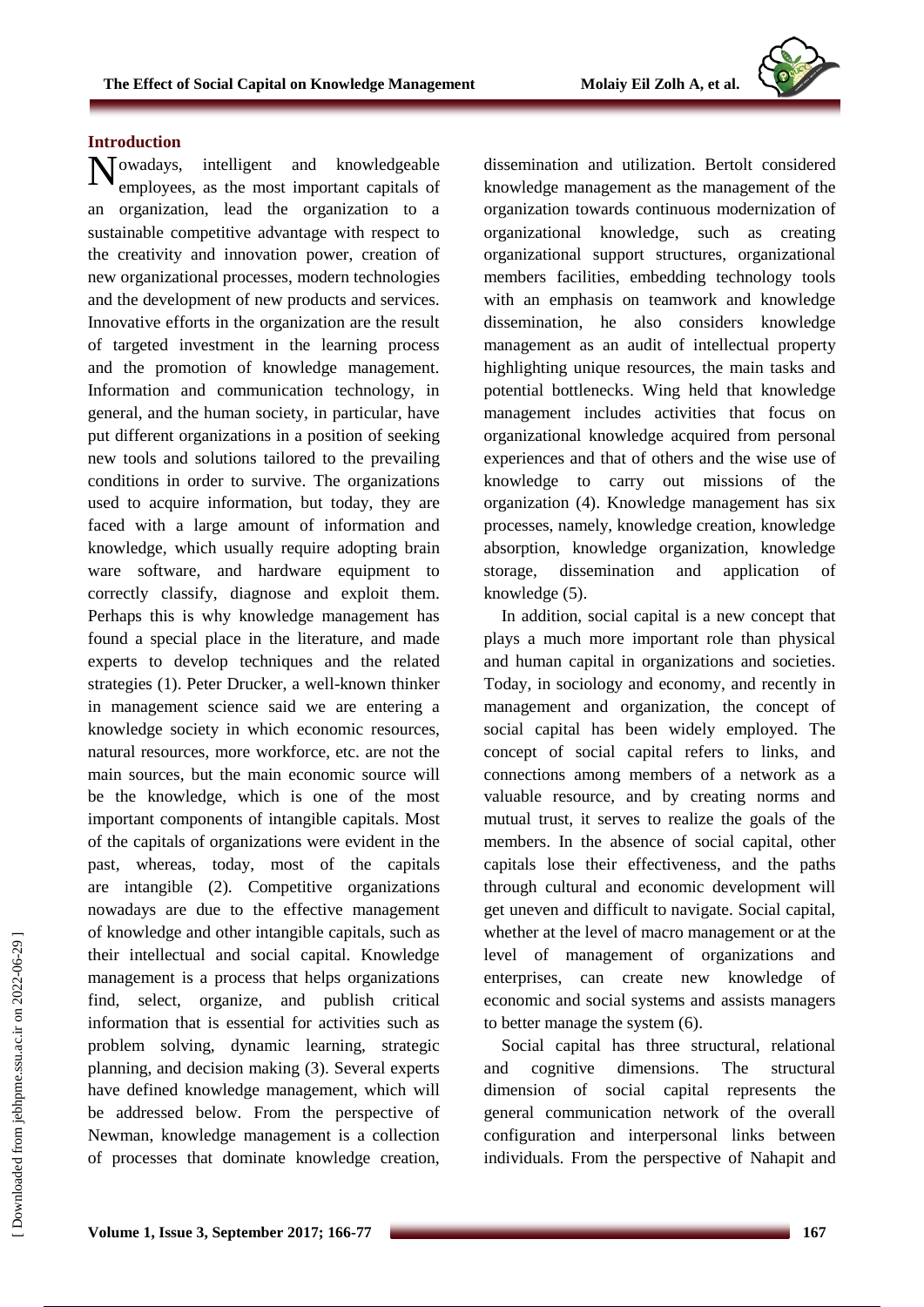Ghoshal (3), the relational dimension of social capital indicates a kind of personal relationship that individuals establish with each other for their records and interactions. The cognitive dimension of social capital refers to the sources that provide religions and interpretations and systems of common meanings among the groups. With these interpretations, in many organizations, especially universities, especially medical universities, there is no systematic process of finding, selecting and organizing information and utilizing them in order to solve educational and decision-making problems, thus causing the loss of latent capitals incurred by knowledge-oriented workers who are either forced to leave the organization or lack education, skills, and abilities (7). So, the medical university as an educational organization can enhance its performance and quality by using the knowledge management strategy. Thus far, several studies have been conducted on the relationship between social capital and knowledge management (8).

The results of the research indicate that there is a significant relationship between organizational intangible capitals (intellectual and social capital) and knowledge management (4, 9, 10, 11, 12). The findings of Alvani et al. (6) , indicate the different nature of knowledge management actions. The results of this research showed that the existence of social capital in organizational groups affected the development of soft knowledge management activities (transfer activities and knowledge creation), nevertheless, no significant relationship was found with the development of hard knowledge management activities (registration activities and knowledge use). The results of Nourian and Amini (9). suggested that there is a significant positive relationship between dimensions of social capital (structural, relational and cognitive dimensions) and dimensions of knowledge management, and that the social and capital dimensions of social capital had a greater effect on knowledge management. In addition, the findings of Moghala et al. (4), On the relationship between social capital and knowledge management in Shiraz University of Medical Sciences showed that there is a positive and significant relationship between social capital and the dimensions of knowledge management Based on the results of research conducted by Mohseni et al. (10), there was a significant positive relationship between social capital and its dimensions with intellectual capital and knowledge management. Also, the results of Azadi's research (11), entitled "the relationship between social capital and organizational knowledge management" indicated a positive correlation between social capital and its components, except for structural capital with knowledge management. Moreover, the research findings of Diani et al. (12), showed that there was a significant positive relationship between the rate of social capital and its dimensions with the rate of implementation of knowledge management and among social capital dimensions, the relational dimension of social capital had the most relationship with the rate of implementation of knowledge management. The research results of Manu et al. (13), indicated that social capital had a significant positive effect on knowledge transfer and the development of social capital facilitated the process of knowledge transfer. Das and Tang (14). indicated that the existence of social capital in an organization affects the sharing and transfer of knowledge among the members of networks. Adler and Krone (15), showed that social capital was significantly related to knowledge transfer. Leonard and Vernon (16), found evidence indicating the relationship between social capital and knowledge management, however, they considered knowledge management in its general sense, without distinction of its various dimensions. Steyompheff and Timon (17), In their research showed that the role of social capital in improving knowledge management leads to higher performance in the organization In his research, Chen dealt with the relationship between social capital and knowledge sharing in different companies and considered the dimensions of social capital including the social network, social trust, and sharing purposes. However, they considered the concept of knowledge management as a whole, the results revealed that social network and sharing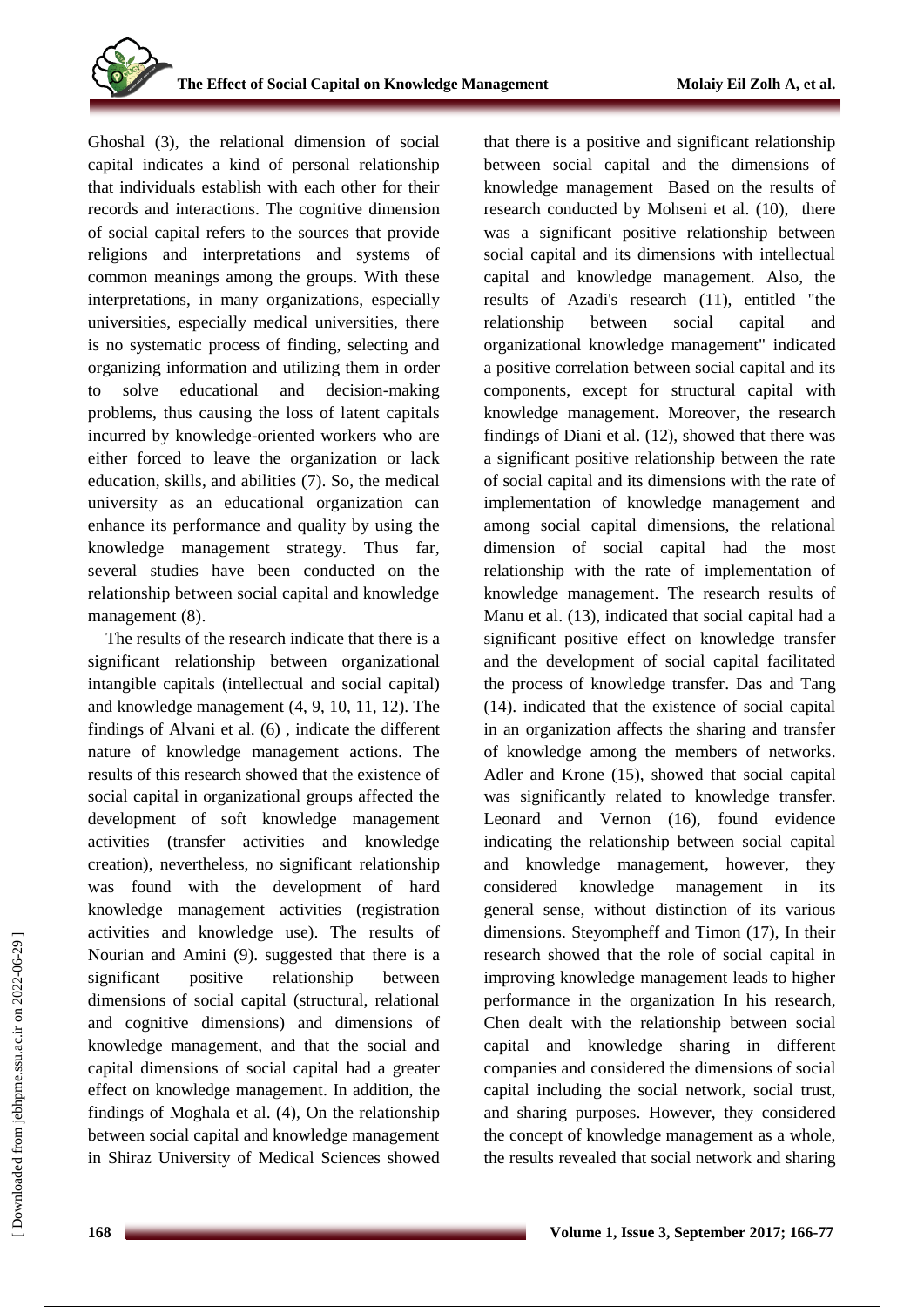

purposes have a significant relationship with the sharing of organizational knowledge and the effect of individual motivation and social capital, but social trust does not directly affect organizational sharing (18). Chang presented a study on the willingness of employees to share implicit and explicit knowledge in different industries. The results showed that organizational reward had a negative effect on the willingness to share implicit knowledge; however, it had a positive effect on the willingness to share explicit knowledge. The results of the research indicated that social capital significantly increased the willingness of employees to share implicit and explicit knowledge (19).

Based on the research literature, no research has been conducted in this field at the universities of medical sciences. Therefore, the researcher is

seeking to find out more about effective factors in the implementation of this strategy in Mazandaran University of Medical Sciences. A question is posed here: Do the existing knowledge capitals in the university affect the performance organizational knowledge management? Therefore, the main purpose of this study was to investigate the effect of social capital on the dimensions of knowledge management among employees (faculty and administrative members) of Mazandaran University of Medical Sciences. Based on the theoretical studies of this research, the conceptual model of the research (Figure 1) was designed which illustrates the relationship between social capital and the dimensions of knowledge management.



**Figure 1.** Conceptual model of the research

#### **Materials and Methods**

This research is "applied" in terms of purpose and, "descriptive, analytical" in terms of data collection. Data collection includes desk and field study. This research is correlational given that it seeks to determine the relationship between research variables. The statistical population comprised all employees (faculty and administrative members) of Mazandaran University of Medical Sciences ( $N = 230$ ), among whom the questionnaires were distributed and 183 questionnaires were collected. The statistical population comprised 25 employees (61% female) and 158 faculty members (68% male). Faculty members all had a doctoral degree, but among the staff, five had a Bachelor's degree and the rest had a Master's degree. The research data were collected through a questionnaire (social capital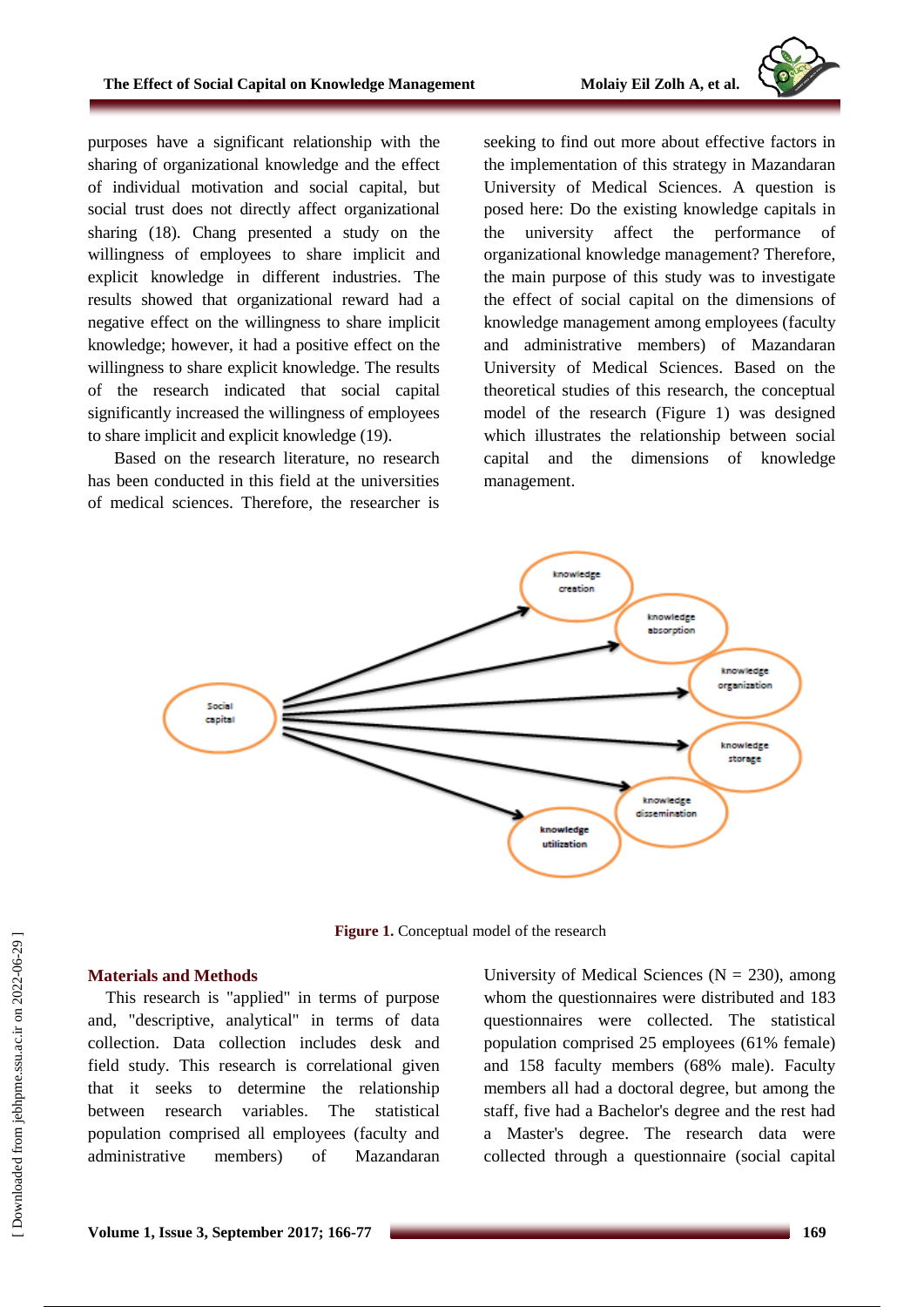questionnaire taken from the standard questionnaire of Nahapiet and Ghoshal) (20) and Lawson's knowledge management questionnaire (5). Accordingly, 17 questions were posed to measure social capital (structural, relational and cognitive) and 24 questions for evaluating the knowledge management dimensions (knowledge creation, knowledge absorption, knowledge organization, knowledge storage, knowledge dissemination and knowledge utilization) with Likert's scale (Five points) that ranged from strongly disagree to strongly agree. Numbers 1-5 were assigned to each item of the questionnaire. Content, convergent and divergent validities were used to ascertain the validity of the measurement tool. Content validity is created by ensuring the compatibility between the measurement indices and the existing literature, and this validity was obtained by surveying professors. The convergent validity relies on this principle that the indices of each structure have a moderate correlation with each other. According to Fornell and Larker (21), the criterion for optimal convergent validity indicates that the mean of Average Variance Extracted (AVE) is greater than 0.5. Divergent validity is also measured by comparing the square root (mean coefficient of average variance extracted) of AVE with the correlation between the latent variables (variables that are not directly measurable and must be measured using the observed variables) (Table 2) and for each of the reflective structures (latent variables), the AVE square root should be more than the correlation of that structure in comparison with the other structures in the model. Moreover, Cronbach's alpha coefficient and composite reliability coefficient were employed in order to determine the reliability of the questionnaire. Cronbach's alpha coefficients of all variables in this study were higher than the minimum value (0.7). Composite reliability (CR), in contrast to Cronbach's alpha, implicitly assumes that each index has the same weight, which is based on the real factor loads (the strength of the relationship between latent variable and observed variable, the value of which is between one and zero) of each structure, thus providing a better benchmark for reliability. Composite reliability (the degree to which a set of two or more indices are commonly used to measure a factor) should not exceed 0.7 to indicate the internal stability of the structure (21). Tables 1 and 2 fully indicate the reliability and validity of the measurement tool.

Based on the content and the results of the SMART-PLS software outputs, Tables 1 and 2 indicate that measuring tools enjoy proper validity (content, convergent and divergent) and reliability (load factor, composite reliability factor and Cronbach's alpha coefficient).

In the PLS models (Partial Least Squares), two models are tested. An external model that is equivalent to a measurement model, and an internal model that is similar to the structural model in other softwares (LISREL, EQS and AMOS). The external model is a model that identifies the relationship between the latent variables (social capital and knowledge management dimensions) with observed variables (questionnaire questions). To fit this model, we use the share validation check index (an index used to examine the fit of a model measuring a block of a "latent variable"). Moreover, the internal model is a model that identifies the relationship between the latent variables and to fit the structural model, the dispersion or redundancy index and the Stone-Giesser coefficient  $(Q^2)$ , were used which predict endogenous latent variables  $(R^2)$ . If these two indices (share validation check index and dispersion or redundancy index) are positive, it indicates the proper quality of the structural model (it specifies the causal structure between the latent variables) [20]. However, as seen in Table 3, the share index (CV Com) and redundancy index (CV Red) are positive, which indicates the proper quality of the model.  $R^2$  value, which represents the ability of the model to describe the structure equals to 0.36, 0.37, 0.36, 0.38, 0.35 and 0.17 in order of dimensions of knowledge creation, knowledge absorption, knowledge organization, knowledge storage, knowledge dissemination, and knowledge utilization. The results obtained below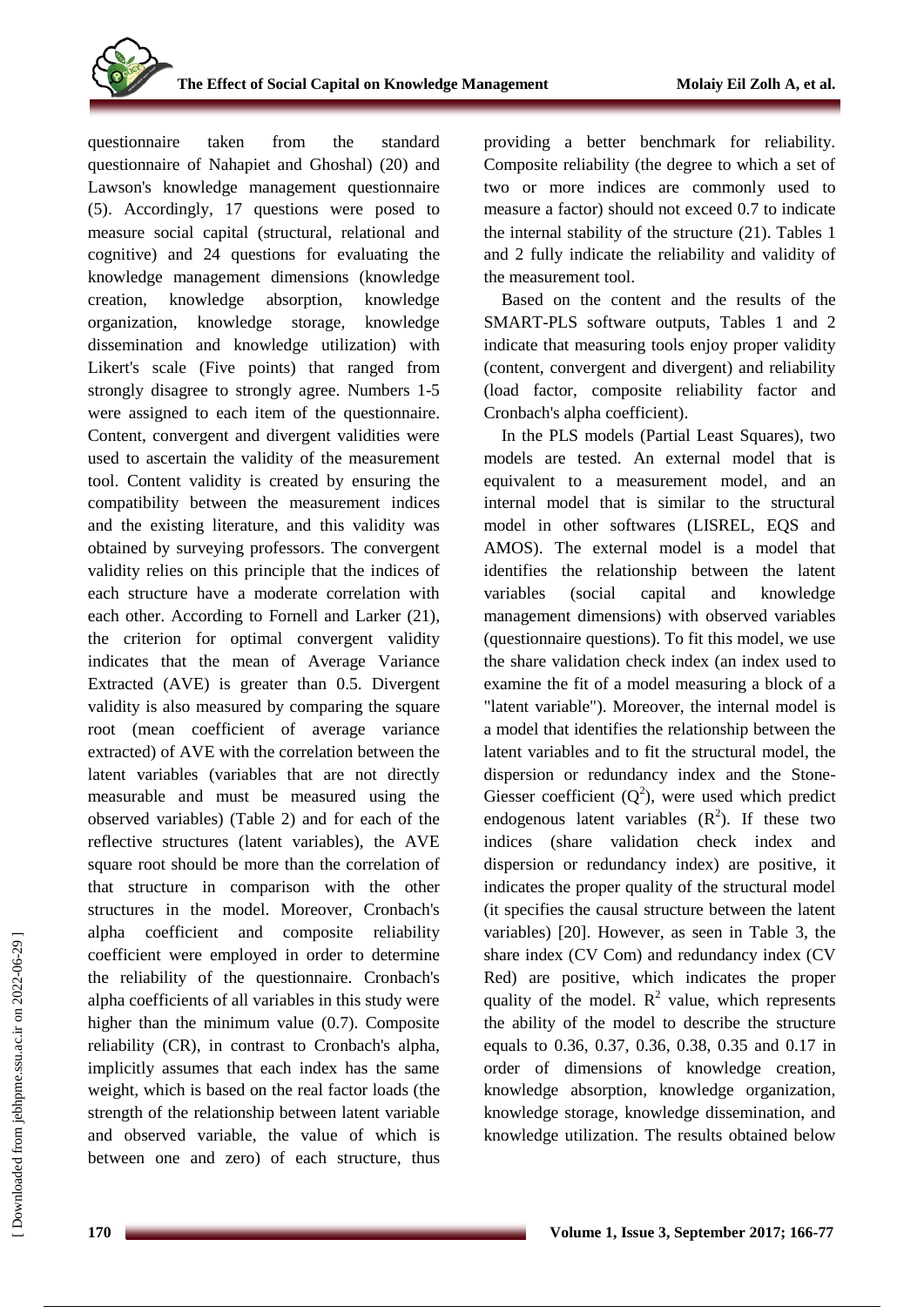

indicate that the proposed model (Figure 2) has a suitable fit.

In addition, the declaration of Helsinki was considered for ethical issues.

#### **Results**

Data analysis was used by structural equation model in order to analyze and measure the model of this research. Structural equation modeling is a statistical model for investigating the linear relationships between the latent variables and the observed variables. In other words, Structural Equation Modeling is a powerful statistical technique in which the model of measurement (the confirmatory factor analysis in which hypotheses determine whether the data were consistent with a certain factor structure that is included in the hypothesis) and the structural model (technical path analysis to examine the relationship and dependence among variables) are simultaneously combined with a statistical test. Through these techniques, researchers can either reject hypothetical structures (models) or confirm their correspondence with the data. The software used for this analysis in this research is SMART-PLS 3.2.4. This software analyzes structural equation models that have multiple variables and include direct, indirect, and interactive effects, which is appropriate to test the effect of moderation as well. In the following, the software, its outputs and their analysis are brought forward (21).

In SMART-PLS software, the t-value  $T = \frac{\bar{x}1 - \bar{x}2}{s/L}$ δ indicated the significance of the effect of the variables. If the t-value is greater than 1.96, then there is a positive and significant effect. If it is between +1.96 and -1.96, there is no significant effect, and if it is smaller than 1.96, it has a negative and significant effect. Also, the path coefficients (ß), if higher than 0.60, means that there is a strong relationship between the two variables, if they are between 0.3 and 0.6, there is a moderate relationship and if less than 0.3, then there is a weak relationship (14). So the data from Table 4, which represents the analysis of research hypotheses, was obtained based on Figures 2 and

3. It can be concluded that the result of testing the first hypothesis (social capital has a significant effect on knowledge creation dimension of knowledge management in Mazandaran University of Medical Sciences) with coefficient of 0.67 and t-value of 17.31 indicate that social capital has a significant and strong effect on knowledge creation. In the second hypothesis (social capital significantly affects the knowledge absorption dimension of knowledge management in Mazandaran University of Medical Sciences) with coefficient of 0.61 and t-value of 6.76, it was concluded that social capital has a significant and strong effect on knowledge absorption. The results of the third hypothesis test (social capital has a significant effect on the knowledge organization dimension of knowledge management in Mazandaran University of Medical Sciences) with coefficient of 0.60 and t-value of 7.21 shows that social capital has a significant and strong effect on knowledge organization. The results of the fourth hypothesis test (social capital significantly affects the knowledge storage dimension of knowledge management in Mazandaran University of Medical Sciences) with coefficient of 0.61 and t-value of 6.21indicate that social capital significantly and strongly affects knowledge storage. The results of the fifth hypothesis test (social capital has a significant effect on knowledge dissemination dimension of knowledge management in Mazandaran University of Medical Sciences) with coefficient of 0.59 and t-value of 9.49 indicate that social capital significantly and moderately affects knowledge dissemination. The results of the sixth hypothesis test (social capital has a significant effect on knowledge utilization of knowledge management in Mazandaran University of Medical Sciences) with coefficient of 0.41 and t-value of 2.14 shows that social capital has a moderate and significant effect on knowledge utilization. Also, the P-value is smaller than the permissible limit (i.e., 0.50) based on Table 4 for all hypotheses, thus all the research hypotheses are confirmed.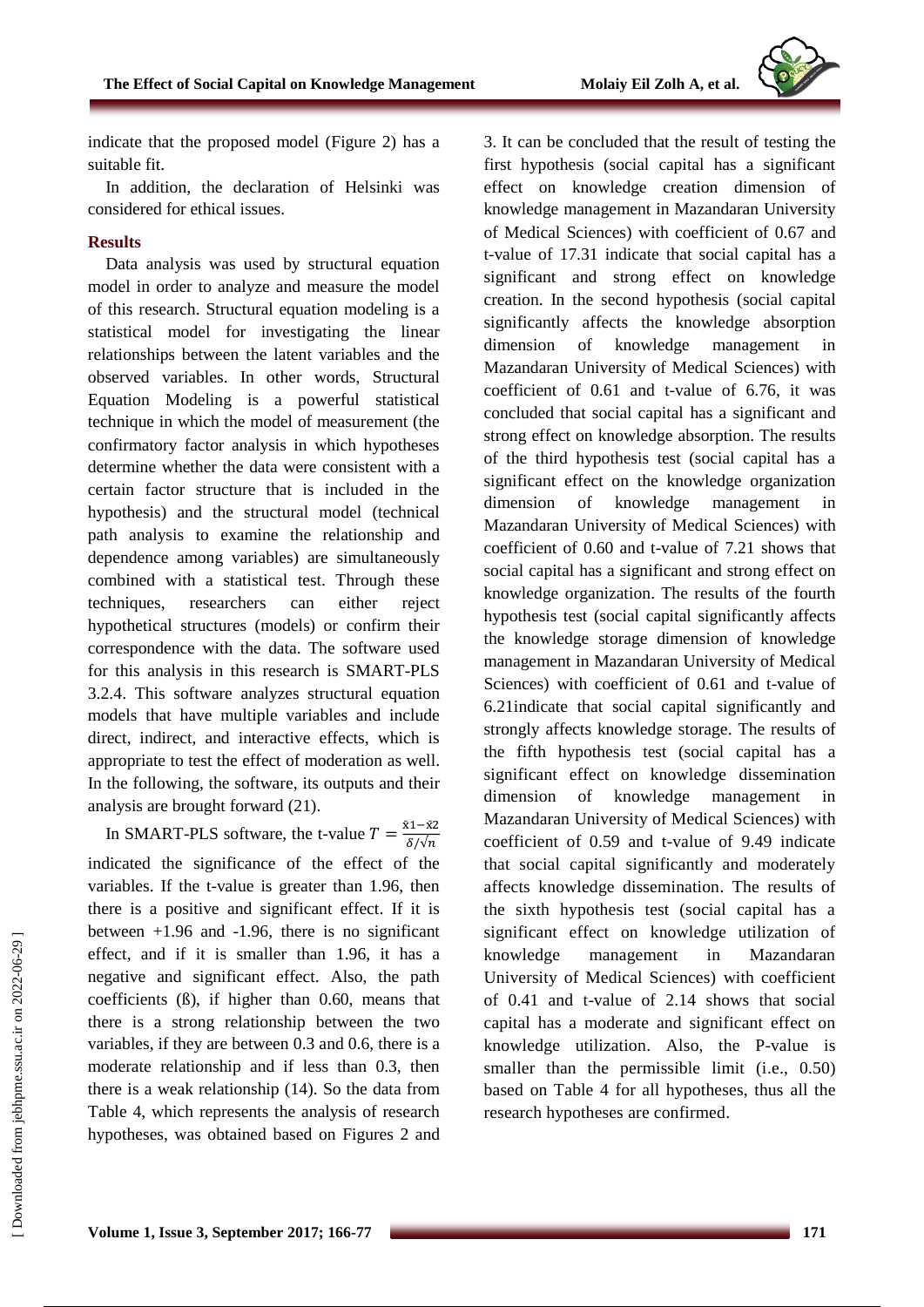

**Figure 2.** Structural model coefficients



**Figure 3**. *t-*test results

It is necessary to examine the path coefficient of latent variables to examine the effect of independent variables (social capital) on dependent variables (knowledge management processes). As shown in Table 4, all the effects are positive, and strong (sometimes moderate) and significant, and these effects of knowledge creation, knowledge absorption, knowledge organization, knowledge storage, knowledge dissemination and knowledge utilization were0.60, 0.61, 0.60, 0.61, 0.59 and 0.41%, respectively.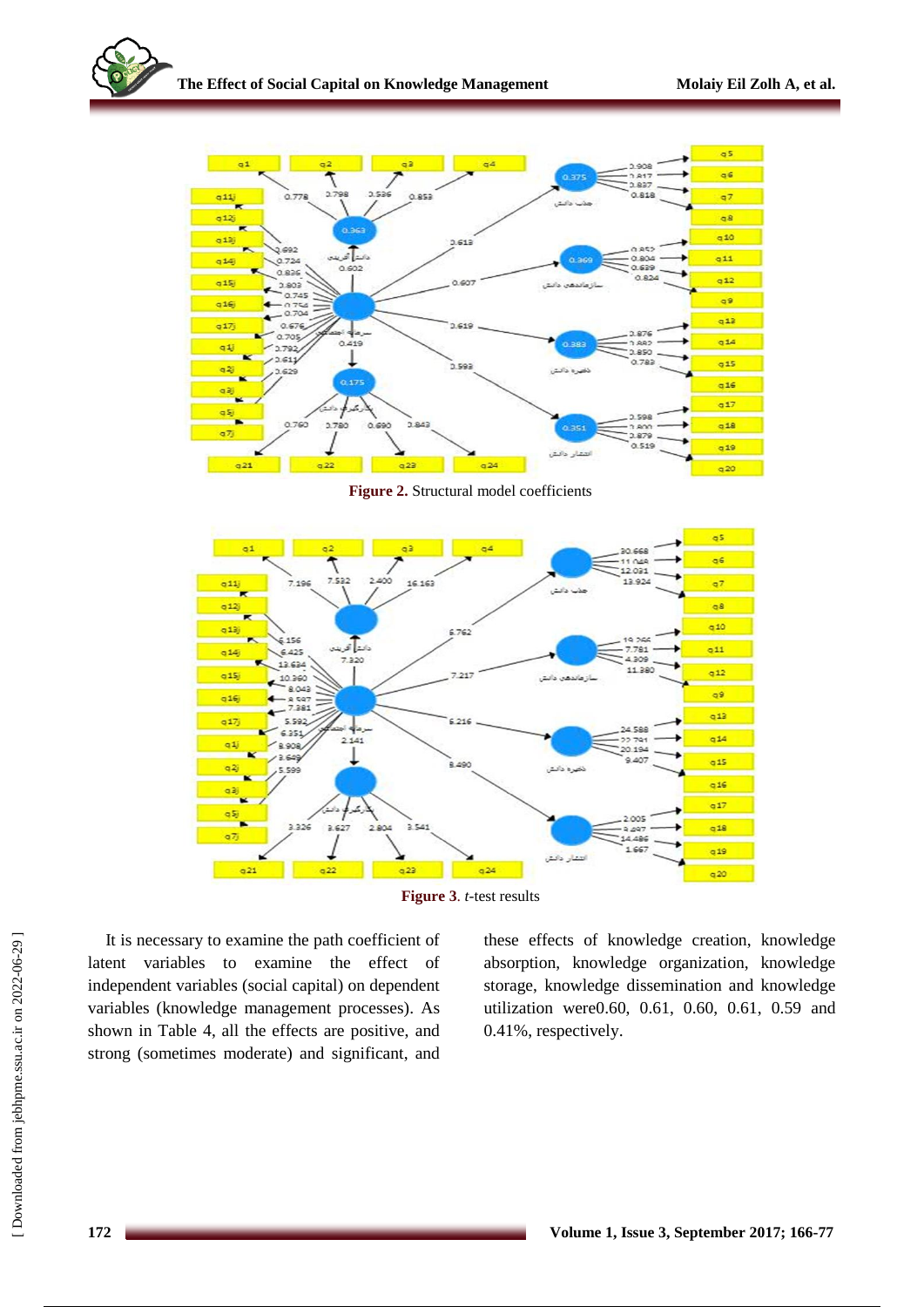

| <b>Research variables</b> | The coefficient of Average<br>Variance Extracted (AVE) | <b>Coefficient of</b><br><b>Composite Reliability</b> | <b>Cronbach's Alpha</b><br><b>Reliability Index</b> |  |
|---------------------------|--------------------------------------------------------|-------------------------------------------------------|-----------------------------------------------------|--|
| <b>Knowledge Creation</b> | 0.51                                                   | 0.80                                                  | 0.70                                                |  |
| Knowledge absorption      | 0.59                                                   | 0.85                                                  | 0.78                                                |  |
| Knowledge organization    | 0.71                                                   | 0.9.                                                  | 0.86                                                |  |
| knowledge storage         | 0.56                                                   | 0.83                                                  | 0.76                                                |  |
| Knowledge dissemination   | 0.71                                                   | 0.91                                                  | 0.86                                                |  |
| knowledge utilization     | 0.61                                                   | 0.86                                                  | 0.78                                                |  |
| Social capital            | 0.52                                                   | 0.92                                                  | 0.91                                                |  |

**Table 1**. Convergent validity and reliability of measurement tools

**Table 2**. Correlation matrix and investigation of divergent validity of social capital and knowledge management processes

| <b>Variable</b> | <b>Creation</b> |      |              |      | Knowledge Knowledge Knowledge knowledge Knowledge<br>absorption organization storage dissemination utilization | knowledge | <b>Social</b><br>capital | <b>Square</b><br><b>Root</b> (AVE) |  |  |  |
|-----------------|-----------------|------|--------------|------|----------------------------------------------------------------------------------------------------------------|-----------|--------------------------|------------------------------------|--|--|--|
| Knowledge       |                 |      |              |      |                                                                                                                |           |                          | 0.71                               |  |  |  |
| Creation        | 1               |      |              |      |                                                                                                                |           |                          |                                    |  |  |  |
| Knowledge       |                 |      |              |      |                                                                                                                |           |                          |                                    |  |  |  |
| absorption      | 0.70            | 1    |              |      |                                                                                                                |           |                          | 0.76                               |  |  |  |
| Knowledge       |                 |      |              |      |                                                                                                                |           |                          |                                    |  |  |  |
| organization    | 0.59            | 0.75 | $\mathbf{1}$ |      |                                                                                                                |           |                          | 0.84                               |  |  |  |
| knowledge       |                 |      |              |      |                                                                                                                |           |                          |                                    |  |  |  |
| storage         | 0.60            | 0.71 | 0.68         | 1    |                                                                                                                |           |                          | 0.75                               |  |  |  |
| Knowledge       |                 |      |              |      |                                                                                                                |           |                          |                                    |  |  |  |
| dissemination   | 0.65            | 0.71 | 0.59         | 0.70 | 1                                                                                                              |           |                          | 0.84                               |  |  |  |
| knowledge       |                 |      |              |      |                                                                                                                |           |                          |                                    |  |  |  |
| utilization     | 0.49            | 0.63 | 0.48         | 0.60 | 0.67                                                                                                           | 1         |                          | 0.78                               |  |  |  |
| Social capital  | 0.60            | 0.61 | 0.60         | 0.62 | 0.60                                                                                                           | 0.42      | 1                        | 0.71                               |  |  |  |

## **Table 3**. Share index, redundancy and coefficient of determination

| <b>Variable</b>                | <b>Measurement model</b><br><b>Share index</b> | <b>Structural model</b><br><b>Redundancy index</b> | The coefficient of determination |  |  |
|--------------------------------|------------------------------------------------|----------------------------------------------------|----------------------------------|--|--|
| Knowledge Creation             | 0.26                                           | 0.12                                               | 0.36                             |  |  |
| Knowledge absorption<br>0.51   |                                                | 0.24                                               | 0.37                             |  |  |
| Knowledge organization<br>0.35 |                                                | 0.20                                               | 0.36                             |  |  |
| knowledge storage              | 0.51                                           | 0.26                                               | 0.38                             |  |  |
| Knowledge dissemination        | 0.22                                           | 0.13                                               | 0.35                             |  |  |
| knowledge utilization<br>0.30  |                                                | 0.05                                               | 0.17                             |  |  |
| Social capital                 | 0.62                                           |                                                    |                                  |  |  |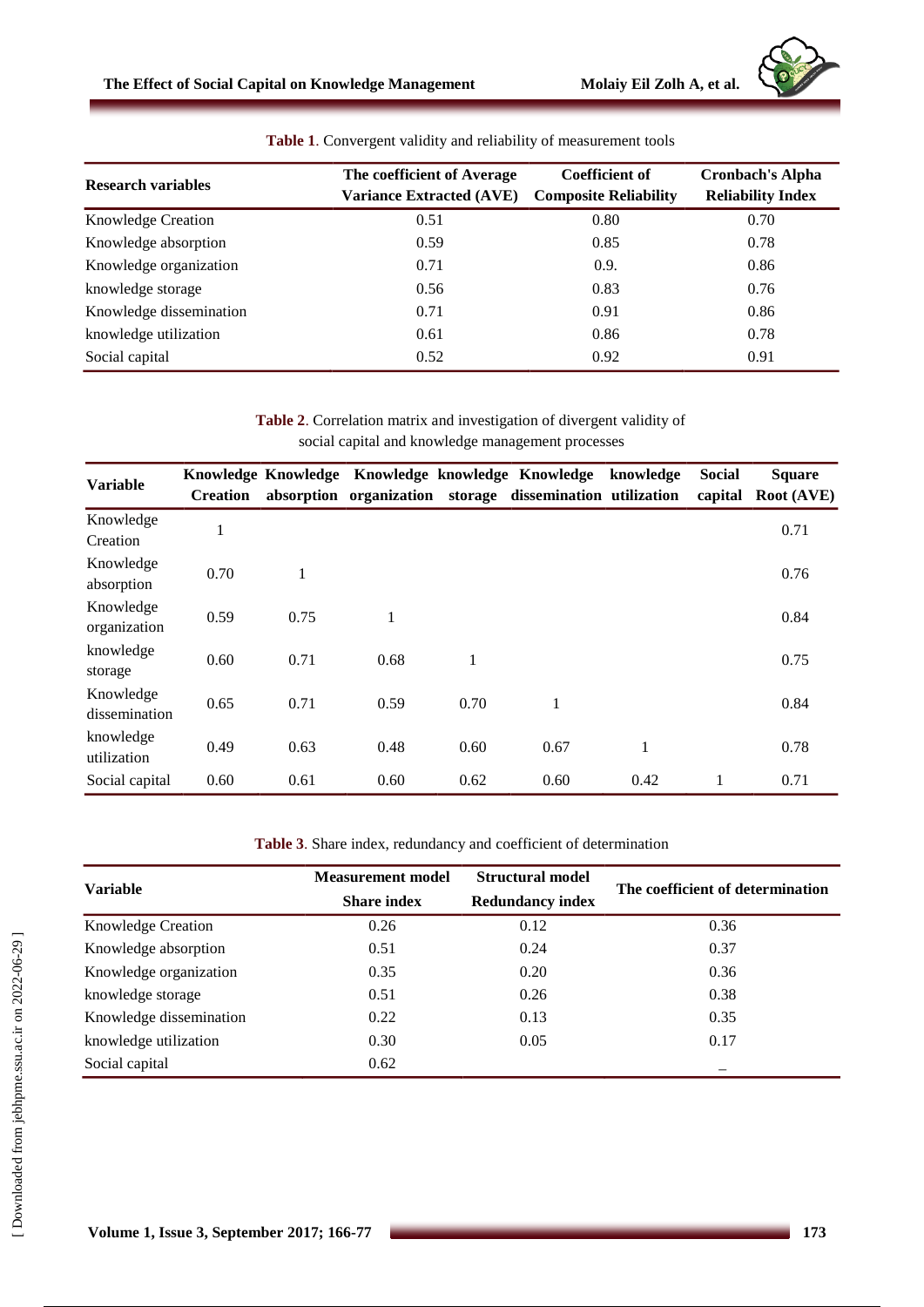

| <b>The Paths</b>                                                                             | Path<br>coefficient | t-test value | ${\bf P}$ | The effect rate       | <b>Test results</b>  |
|----------------------------------------------------------------------------------------------|---------------------|--------------|-----------|-----------------------|----------------------|
| Social capital $\rightarrow$ knowledge<br>creation dimension of knowledge<br>management      | 0.60                | 7.32         | 0.000     | Strong and positive   | hypothesis confirmed |
| social capital $\rightarrow$ knowledge<br>absorption dimension of knowledge<br>management    | 0.61                | 6.76         | 0.026     | Strong and positive   | hypothesis confirmed |
| Social capital $\rightarrow$ knowledge<br>organization dimension of<br>knowledge management  | 0.60                | 7.21         | 0.000     | Strong and positive   | hypothesis confirmed |
| Social capital $\rightarrow$ knowledge storage<br>dimension of knowledge<br>management       | 0.61                | 6.21         | 0.000     | Strong and positive   | hypothesis confirmed |
| Social capital $\rightarrow$ knowledge<br>dissemination dimension of<br>knowledge management | 0.59                | 9.49         | 0.000     | Moderate and positive | hypothesis confirmed |
| Social capital $\rightarrow$ knowledge<br>utilization dimension knowledge<br>management      | 0.41                | 2.14         | 0.000     | Moderate and positive | hypothesis confirmed |

**Table 4**. Summary of the results of testing hypotheses

#### **Discussion**

The findings of the data analysis indicate that there is a positive and significant relationship between social capital and the dimensions of knowledge management, such that social capital has a significant effect on the development of knowledge management in Mazandaran University of Medical Sciences, and enhances the level of knowledge management at this university. In explaining these findings, it can be said that social capital is a form of capital that facilitates the access to vital information and resources in order to enhance the performance and appropriate use of environmental opportunities. Therefore, the authorities and stakeholders of this important and valuable social institution are recommended to create an appropriate environment for the growth and development of social capital in order to pave the way for knowledge enhancement and sustainable competitive advantage in the organization.

The findings of this research were in line with the findings of Nourian, Mohseni, Diani, Manu, Das and Tang, Adler and Krone, Leonardo and Wenborn, Timon, Chen and Chang, each somehow examined the effect of social capital and its dimensions on knowledge management and its processes. In explaining the results of this study with other findings of this research, it seems that social capital as one of the positive and influential predictors of successful implementation of the knowledge management strategy should be sufficiently considered. Therefore, it can be stated that the extent to which the University of Medical Sciences strengthens its organizational communication network with both its employees as the domestic actors, and customers and students as the foreign actors, can create a sustainable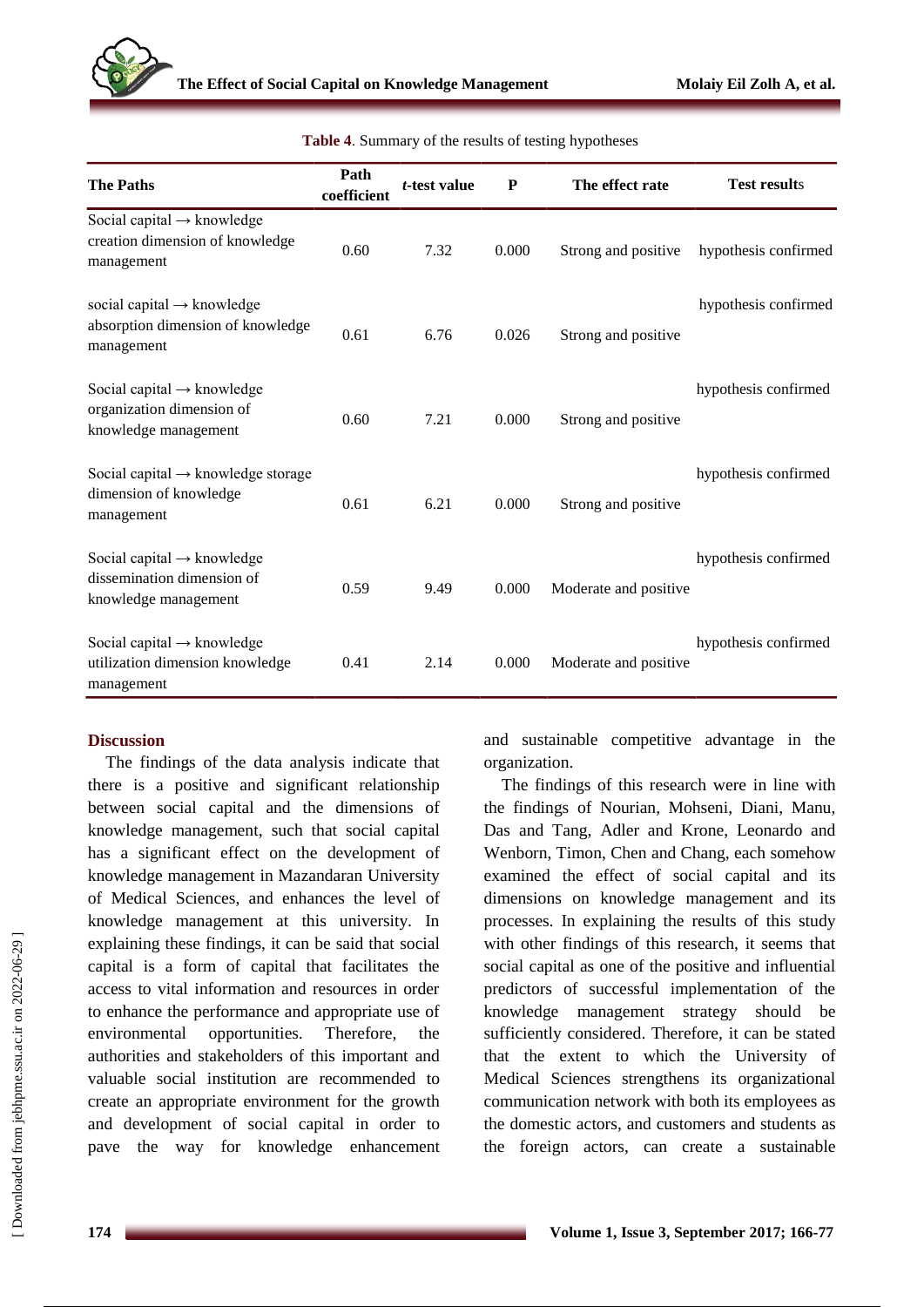competitive advantage for themselves and lay the groundwork for the development of organizational knowledge management activities. In the highly variable and dynamic environment of today, organizations have realized the necessity and importance of using knowledge-based assets to gain a sustainable competitive advantage and see their growth in using unlimited capitals. Therefore, the use of non-physical capitals (intellectual and social capitals) is among the success factors of the establishment and application of knowledge management approach in organizations. Based on the research findings, it seems necessary to pay attention to the intellectual and social capital of the organizations as a positive and influential predictor of successful implementation of knowledge management strategy. Successful implementation of knowledge management strategy and attention to its effective factors can help to increase the pace of the performance of the university staff in increasing the rate of innovation and creativity, increasing the accountability to the rapid and unpredictable changes in the external turbulent environment, and ultimately increasing the efficiency of the organization and promoting the quality of clinical services (9, 10, 12, 13, 14, 15, 16, 17, 18 & 19). Moreover, the results of this study were in line with the study of Moghala et al. (4), on the relationship between social capital and knowledge management. So, it can be stated that the expansion of social capital plays a significant role in the development of knowledge management. The existence of social capital in an organization and the effective interaction between employees will facilitate the registration, creation, deployment and sharing of knowledge. Also, strategic focus on human resource management practices that positively affect the organization's social capital can enhance social communication between employees, because the human resource management practices can have a significant effect on the company's social capital in the information processing environment and knowledge sharing. The results of this research were consistent with the study of Azadi entitled "Investigating the relationship between social

capital and knowledge management of the organization". In explaining the results of this research, it can be stated that social capital leads to better sharing of knowledge, preserving organizational knowledge, establishment of trustbased relations, creation of a co-operation spirit (within the organization, between the organization and clients and partners) contribution in education, increase of activities related to the stability of the organization, and common understanding) (11).

Considering the confirmation of the hypotheses of this research, Mazandaran University of Medical Sciences needs to work hard to improve the effective and efficient management of its organizational knowledge in order to promote the level of social capital and its dimensions (cognitive, relational and structural capital). The investment of organizations to develop this capital through the development of effective communication, the improvement of the communication process and interaction among employees and managers within and outside the organization, the creation of a culture of cooperation, mutual trust and teamwork all contribute to the promotion of social capital in the organization and will lead the organization towards an innovative, creative and learner organization. Another result of the research reveals that social capital was a good predictor for the creation, absorption, organization, storage and dissemination of knowledge in the organization in Mazandaran University of Medical Sciences. Therefore, it can be expected that improving social capital in the University of Medical Sciences will enhance knowledge management in the above processes.

The only limitation of the research was that the questionnaire was distributed in the summer and a number of professors were absent.

## **Conclusion**

What should be mentioned as the final result is that organizations are well aware that mere investment and attention to physical and financial capital in today's world cannot be fruitful for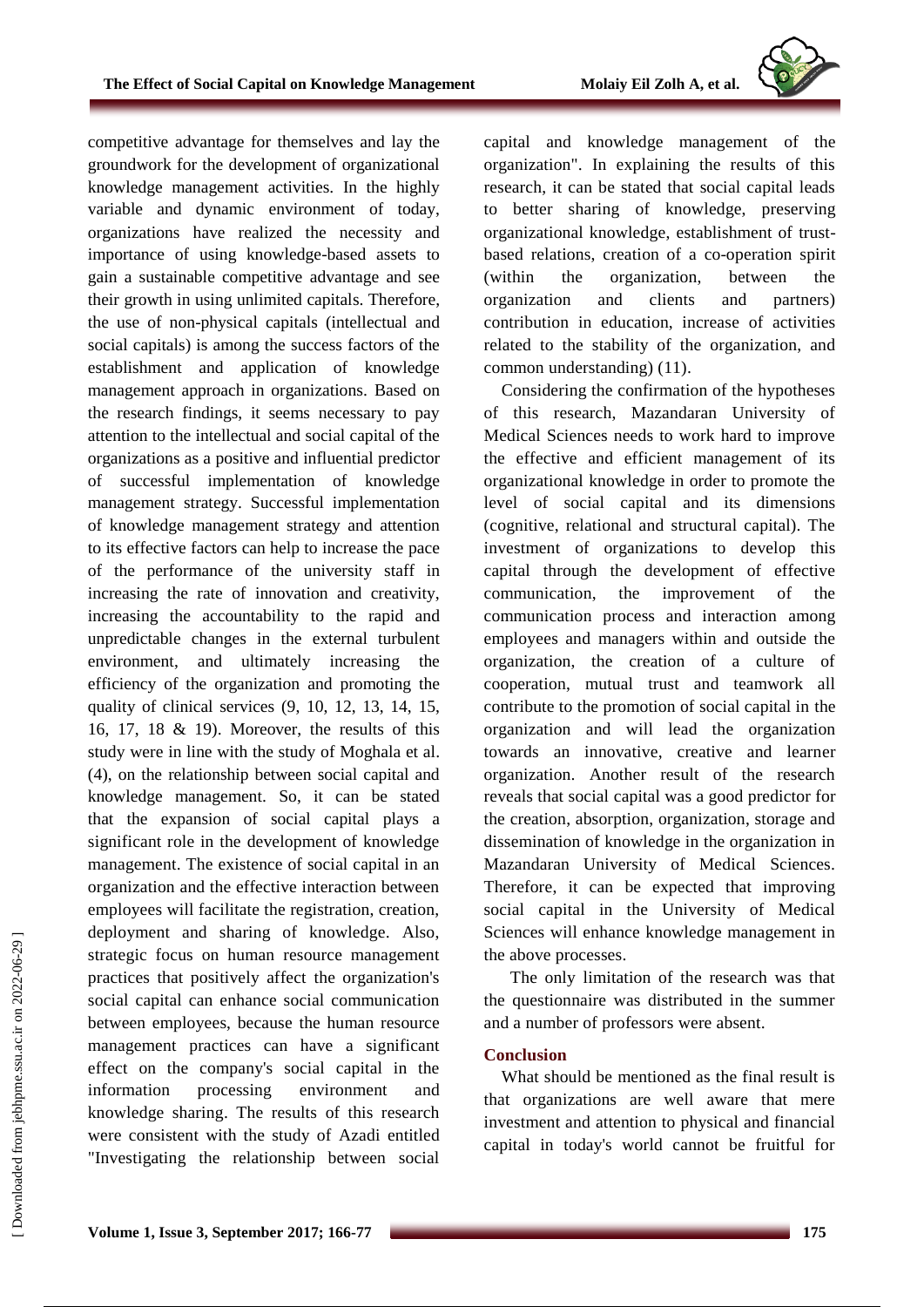them; therefore, it is necessary to invest more in social, intellectual and knowledge capital to ensure the survival and effectiveness of their performance. In other words, identifying, improving and strengthening social capital and its dimensions as one of the important capabilities of the organization in creating, sharing and utilizing organizational knowledge can develop knowledge-based activities, improve knowledge management strategy and gain sustainable competitive advantage.

## **Acknowledgements**

Authors sincerely appreciate all the staff of Mazandaran University of Medical Sciences, who helped to complete and collect the questionnaires.

## **References**

- 1) Fatehi Z. Knowledge management (concepts, principles, goals and models). 1st ed. Tehran: Publications Office of Research and Risk Control Sepah Bank; 2011. [In Persian]
- 2) Sullivan J, Sullivan H. Valuing intangible companies: an intellectual capital approach. Journal of intellectual capital. 2000; 8(14): 328-40.
- 3) Pazhouhan A. Predicting of intellectual and social capitals in knowledge organizational management Journal of hospital. 2015; 4(55): 125-36. [In Persian]
- 4) Mooghali A, Bahmanyari H, Daneshvar B. Masoumi R:The Relationship between Social Capital and Knowledge Management among Staff Personnel of Shiraz University of Medical Sciences. Magazine of E-learning Distribution In academy (MEDIA). 2015; 6(2): 40-51. [In Persian]
- 5) Lawson Sh. Examining the Relationship betwee Organizational Culture and Knowledge Management [Ph.D. Thesis]. Wayne: Huizenga,

School of business enterpreneurship nova southeastern university; 2003.

6) Alwani M, Nategh T, Farahi M. The role of social capital in the development of Knowledge Management. Journal of Management Science. 2007; 2(5): 35-70. [In Persian]

## **Conflict of interests**

There are no conflict of interests to be declared*.*

## **Author's contributions**

Molaiy Eil Zolh A and Shah Bahrami E designed research; Shah Bahrami E and Molaiy Eil Zolh A conducted research; Molaiy Eil Zolh A and Nasairi M analyzed data; Molaiy Eil Zolh A and Nasiri M and Shah Bahrami E wrote the paper. Molaiy Eil Zolh A had primary responsibility for final content. All authors read and approved the final manuscript.

- 7) Delgoshyii B, Riahi L, motaghi M. Relationship of quality of working life in Kashan teaching and nonteaching hospitals with knowledge management according to the top and middle manager's point of view. Journal of Hospital. 2010; 9(1-2): 67-74. [In Persian]
- 8) Karami M. The application of knowledge management systems in clinical coding process. Journal of Hospital. 2006, 6(2-3): 57-61. [In Persian]
- 9) Monnavarian A, Amini A. Does Interaction within Network Lead To Knowledge Management? Business Strategy Series. 2009; 10(3): 139- 55.
- 10) Mohsenifard GH, Rezaee GH, Hosseinirad S. The Relationship of Social Capital to Intellectual Capital and Knowledge Management (A Case study of Islamic Azad University, Arsanjan Branch). New Approach in Education Management. 2014, 4(15): 139-54. [In Persian]
- 11) Azade S. Investigate the relationship between social capital and knowledge management organization. Journal of Management and Accounting Studies. 2016; 1(1): 36-44. [In Persian]
- 12) Dayani M, Parirokh M, Mahmoudi H. The Role of Social capital in Knowledge Management Practice inUniversity libraries of